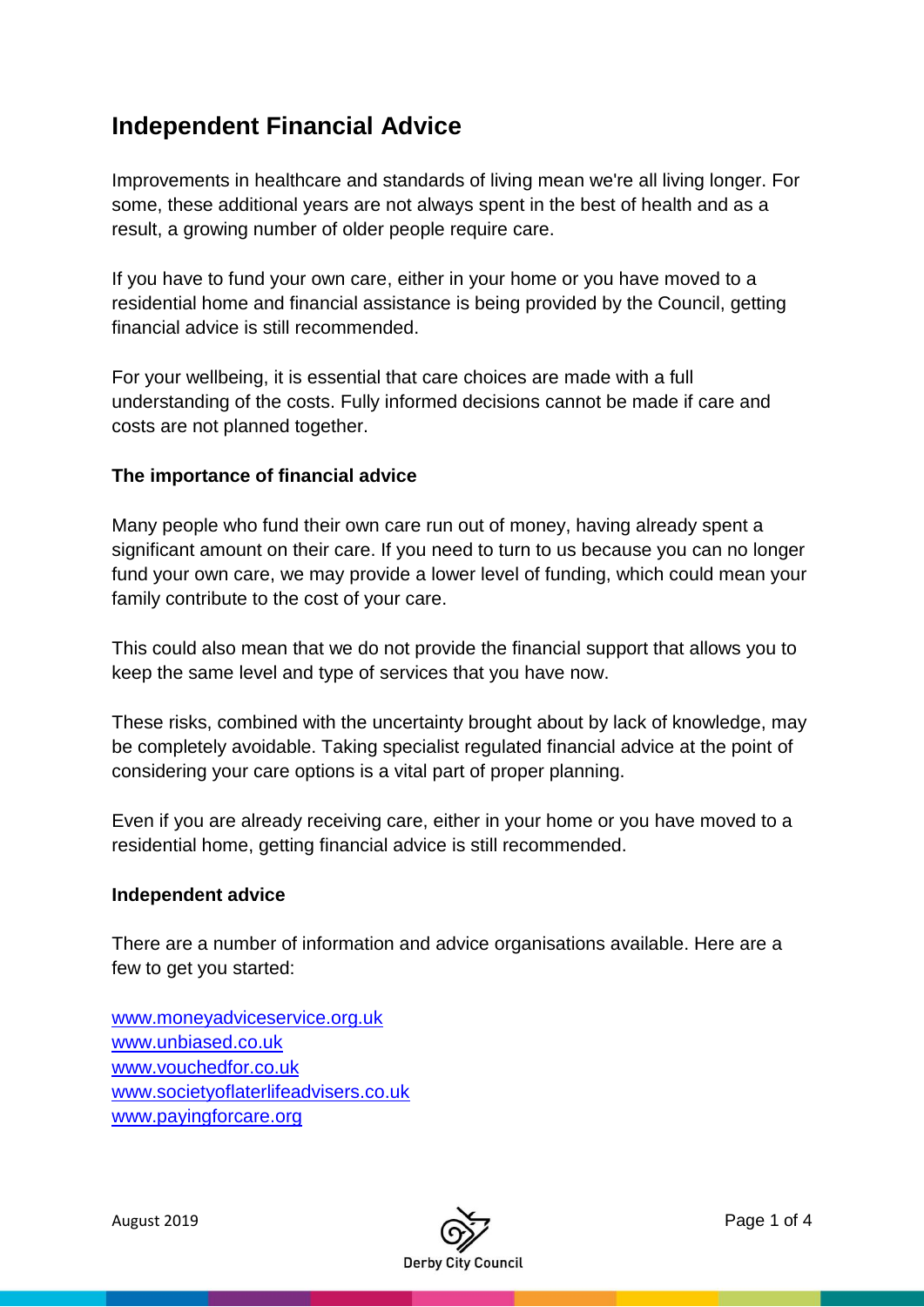Some of these companies are also independent in terms of the products they endorse. Other advisers may have links with companies selling particular financial products (known as **restricted**).

From 2013, financial advisers must hold a Statement of Professional Standing, renewed each year. Ask if you can see this and make sure it is not out of date.

Don't be afraid to check these things. Good firms and advisers will be happy to provide this information.

Advisers can provide guidance on a range of financial issues including:

- Purchasing an immediate needs annuity
- Renting out a property
- Equity release
- Savings
- Investments
- Deferred Payments Agreements

Please note that all advisers, whether fully independent or restricted, will charge for their services.

## **Things to remember**

- Always ask about ways to pay charges and fees that might make it easier for you and as with all things these days, if you think it's too expensive, see if you can negotiate a better deal or payment options.
- Ask for terms or jargon that you don't understand to be fully explained.
- Check the status of your financial adviser online by visiting [www.fsa.gov.uk/register](http://www.fsa.gov.uk/register)
- All financial advisers are regulated by the Financial Conduct Authority and you should be able to find details of both the firm and the individual adviser.
- Make sure you are clear about what you are trying to achieve to save you time and money when dealing with an adviser.
- Shop around to ensure you are getting the best deal in terms of charges and whether the initial consultation is free or charged for. It's also important to check if the adviser will come and see you in your home.

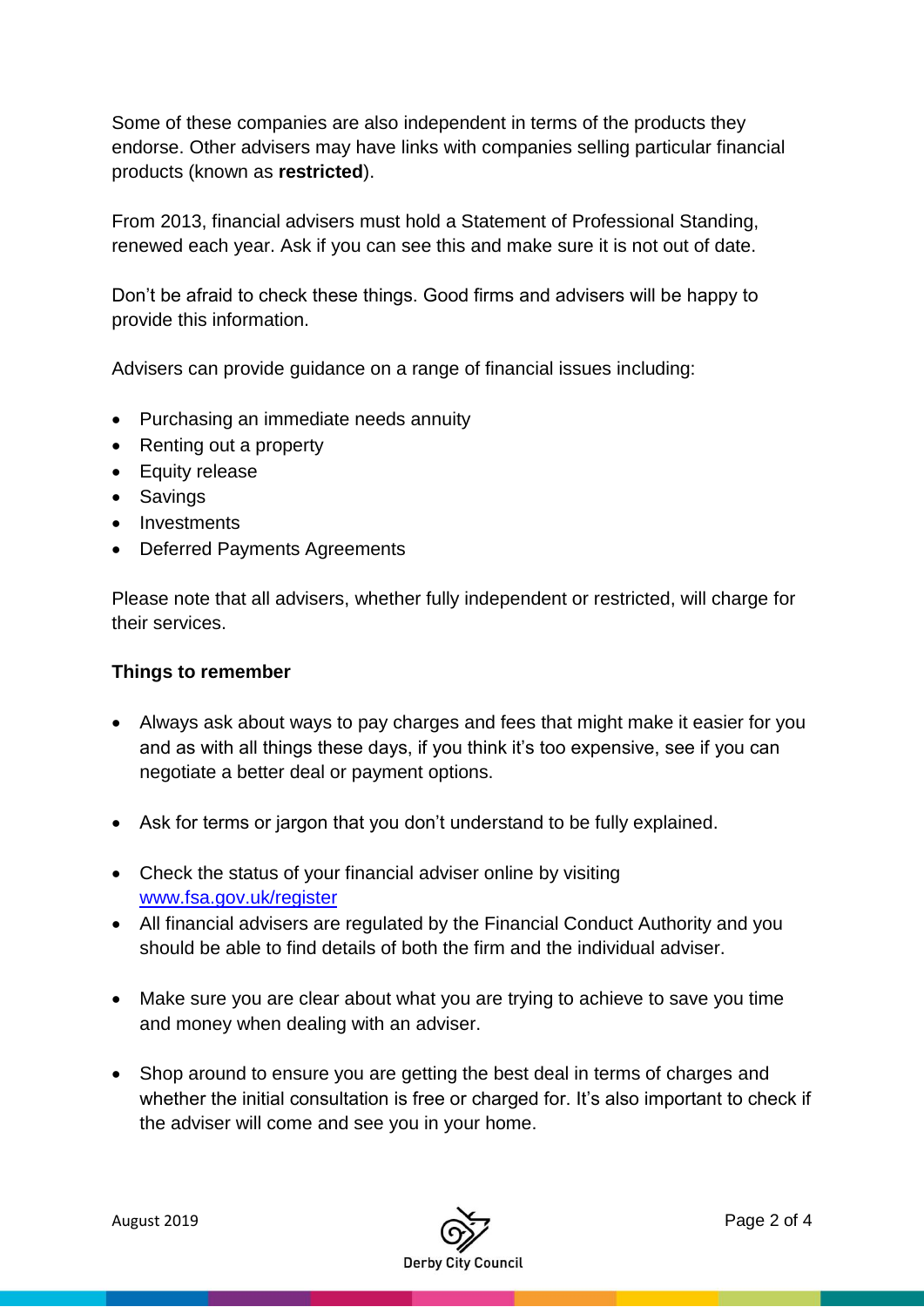Check any qualifications the adviser holds and what they mean. Also check to see if the advice is independent or restricted.

## **For further information**

|          | Telephone: 01332 640777              |
|----------|--------------------------------------|
| Minicom: | 01332 640666                         |
| Web:     | www.derby.gov.uk/healthandsocialcare |